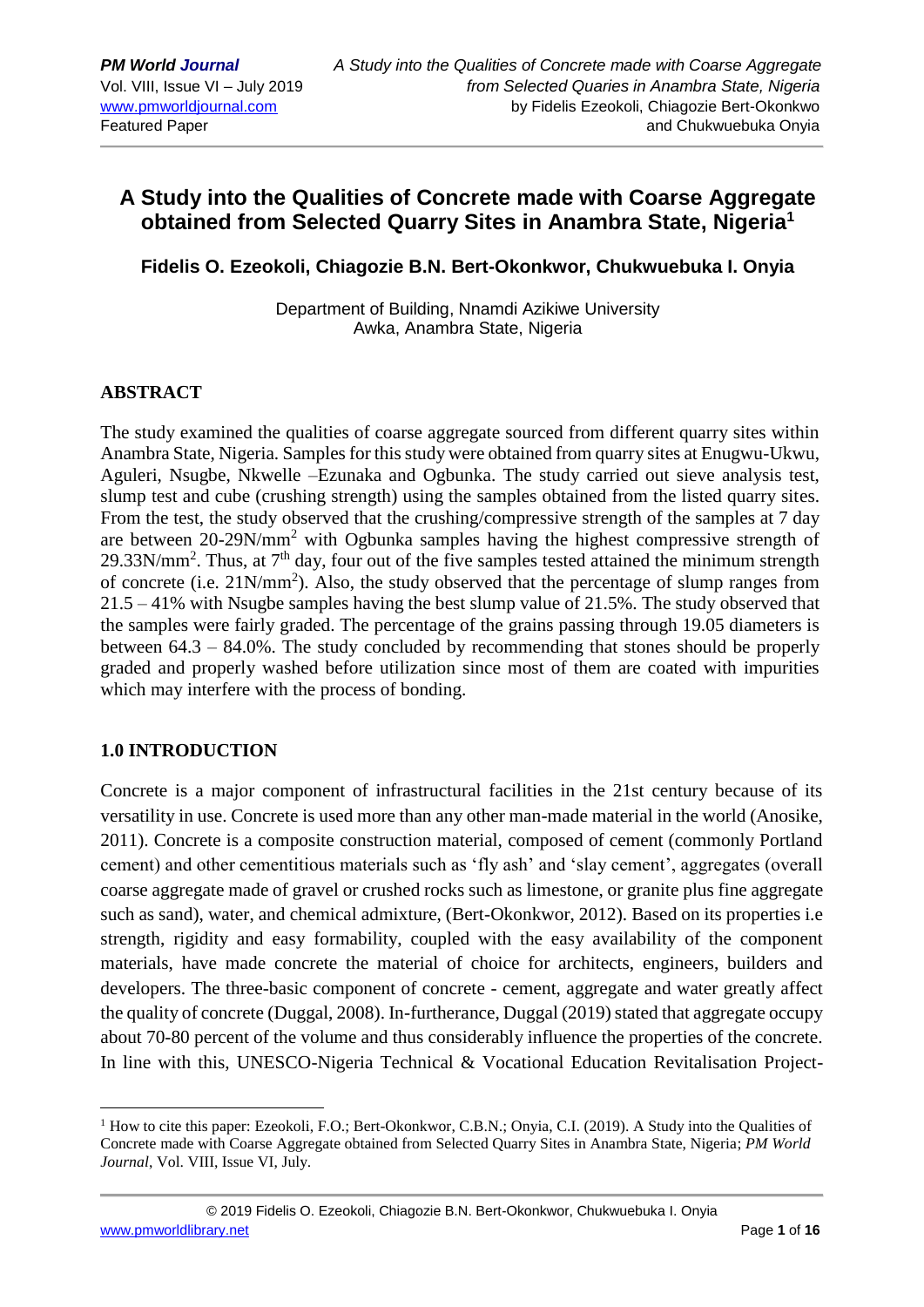Phase II (UNESCO-NT&VERP II), (2008) opined that "The compressive strength of concrete cannot exceed that of the aggregate used therein."

Aggregates as defined by UNESCO-NT&VERP II, (2008) are "materials comprising of percentage required of gravel, crushed stone and natural sharp sand of their specific size of particle mixed together at a required ratio to form part of concrete mortar." To Council of Registered Builders of Nigeria (CORBON) and Nigeria Institute of Building (NIOB), (2014), Aggregates are the granular filler material such as sand, stone dust, gravel, crushed stone, crushed blast-furnace slag, etc. that are used with binder such as Portland cement to produce concrete or mortar. Ezeokonkwo (2014) also described aggregates as inert or chemically inactive materials which form the bulk of cement concrete and are bound together by means of cement as a binder. Aggregate used in construction basically comes in two different sizes—the bigger ones known to be coarse aggregate (grit) and the smaller one's - fine aggregate (sand) (Ezeokonkwo, Okolie & Ogunoh, 2015). Furthermore, Ezeokonkwo, Okolie and Ogunoh, (2015) stressed that coarse aggregate form the main matrix of concrete and the fine aggregate form the filler matrix between the coarse aggregate. Since up to approximately 80 percent of the total volume of concrete consists of aggregate, aggregate characteristics significantly affect the performance of fresh and hardened concrete and have an impact on the cost effectiveness of concrete (Quiroga & Fowler, 2003). Aggregate characteristics of shape, texture, and grading influence workability, finishability, bleeding, pumpability, and segregation of fresh concrete and affect strength, stiffness, shrinkage, creep, density, permeability, and durability of hardened concrete. Construction and durability problems have been reported due to poor mixture proportioning and variation on grading (Quiroga & Fowler, 2003).

Conversely, failures of concrete can sometimes be mild with visible cracks and deflections or severe crack, leading to partial or total collapse of the structure either during the construction or post- construction stage. Incidences of failures of structures linked to bad concrete practice are abounding in Nigeria particularly in our major cities such as Lagos, Port-Harcourt, and Abuja, among others (Ezeokonkwo, 2014). The findings of the committee of enquiry that investigated the collapsed four-storey building at Okpuno, Awka, Anambra state capital in September 2008 reported that the building collapsed the same day the casting of the concrete third floor slab was concluded revealed that the main causes of the collapse was the use of sub- standard materials particularly coarse aggregates used for concrete production. In order to curb the incidence of building collapse across the globe, several researches have been carried out at different time by different individuals, corporate bodies and civic society to ascertain the strength and/or quality of materials used in concrete production. Attention mainly is placed on reinforcements and cements, with little on the aggregates. In continuation, little research has been made in order to establish the quality of the coarse aggregate sourced within study area. Therefore, this study examined the qualities of coarse aggregate sourced from different quarry sites within study area, with a view to determining their suitability for concrete production. The study identifies and obtained samples of coarse aggregate from the different quarry sites within the study area. Also, the study carried out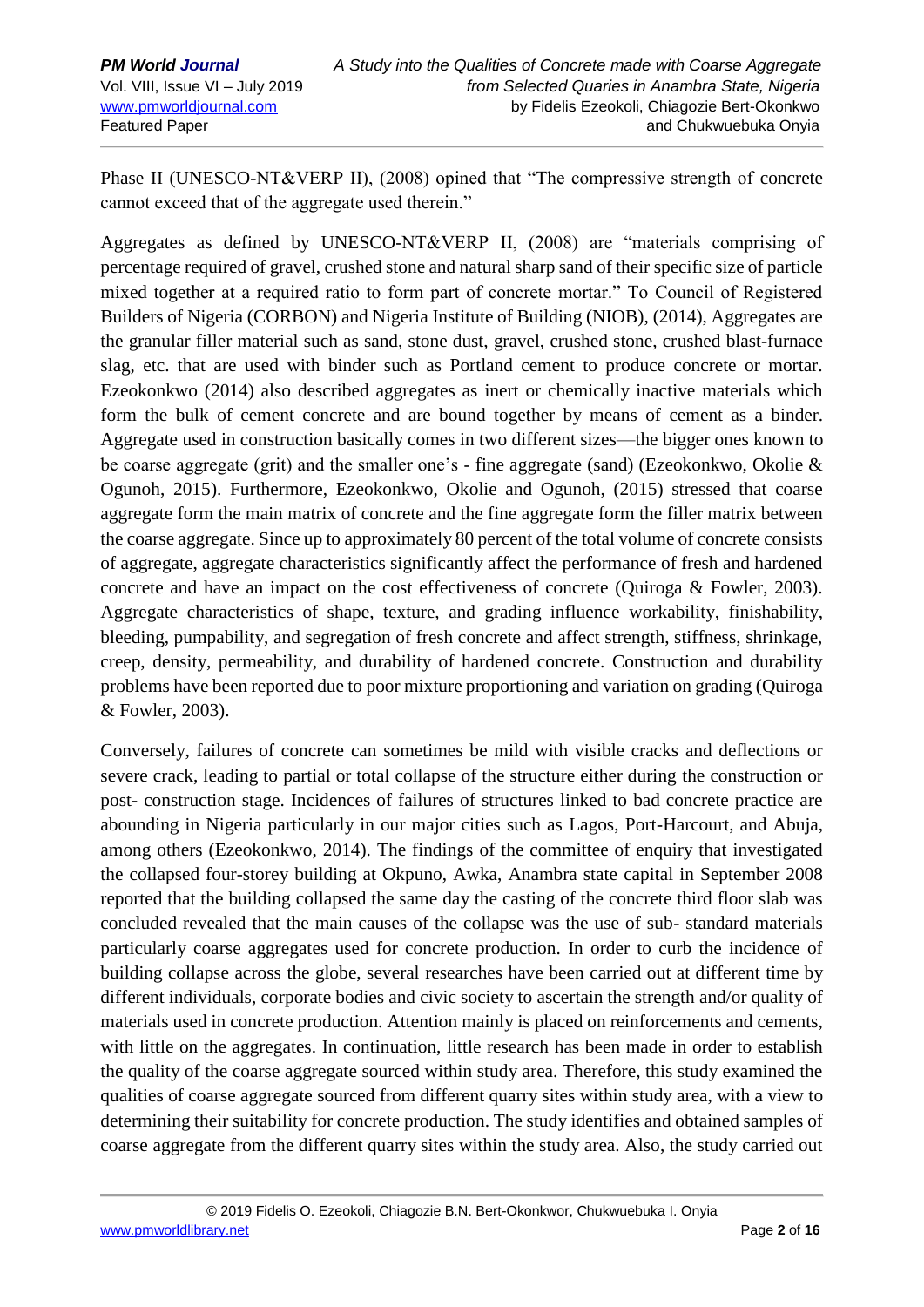laboratory experiment to ascertain the compressive strengths, aggregates particle size distribution and slump test for the various samples.

# **2.0 REVIEW OF RELATED LITERATURE**

### **2.1 Aggregates & Its classification**

Aggregate includes boulders, cobbles, crushed stone, gravel, air-cooled blast furnace slag, native and manufactured sands, and manufactured and natural lightweight aggregates (Akers, 2000). The aggregate (both fine and coarse) makes up about 80% of the volume of the concrete (Reed, Schoonees & Salmond, 2008). Reed, Schoonees and Salmond generalised the volume of aggregate in concrete production but Aker (2000) was more specific. According to Aker (2000), In a Portland-cement concrete mix, coarse and fine aggregates occupy about 60 to 75% of the total mix volume and for asphaltic concrete, aggregates represent 75 to 85% of the mix volume. But Anosike (2011), state in any concrete, aggregates (fine sand and coarse) usually occupies about 70-75%. Thus, aggregate generally occupy about 60-80% of the total concrete volume.

Aggregates are used in concrete to increase its volume, strength and durability, reduce shrinkage, reduce creep, reduce overall cost, imparts sound and thermal properties, imparts density, increase chemical resistance etc (CORBON&NIOB, 2014). When aggregate for concrete is being selected, the chemical inertness, strength, clean, cost, availability in required size, grading, shape and surface texture are considered (CORBON&NIOB, 2014). Also, Anosike (2011), opined that While selecting aggregate for a particular concrete, the economy of the mixture, the strength of the hardened mass and durability of the structure must first be considered.

On the other hand, Ezeokonkwo (2014); Bert-Okonkwor (2012); Anosike (2011) and Duggal (2008), classified aggregate based on the following: According to source (Natural and artificial aggregates); mineralogical composition (aggregates here are classified as siliceous or calcareous); mode of preparation (in this situation distinction is made between aggregates reduced to its present size by natural agents and crushed aggregates obtained by a deliberate fragmentation of rock); sizes (divided again into coarse and fine aggregates). CORBON and NIOB, (2014); McGinley and Choo (2003) classified aggregate only in terms of size. And UNESCO-NT&VERP (2008) classified aggregate based on origin with other subdivisions. However, for the purpose of this work, the classification based on size was adopted. Namely:

- i. coarse aggregate—gravel or crushed rock 5 mm or larger in size
- ii. fine aggregate—sand less than 5 mm in size

# **2.2 Properties of Aggregate:**

The properties to be considered while selecting aggregate for concrete is grouped into two: mechanical and physical properties.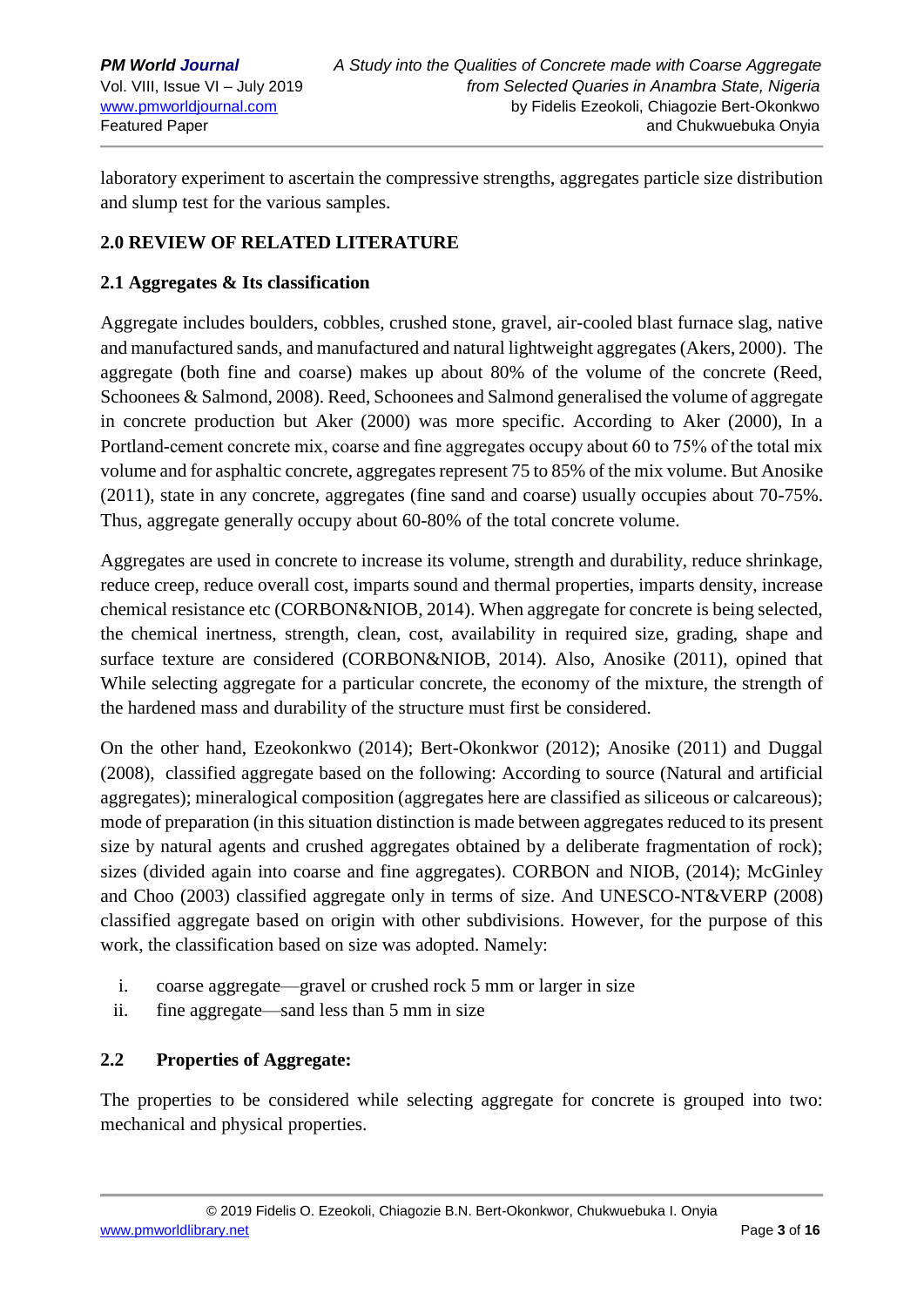# **2.2.1 Mechanical Properties of Aggregates**

1. **Bond Strength of Concrete**: The resistance developed to shear particles from the hardened cement paste is called bond strength of aggregate. Bond is partly due to the interlocking of the aggregates and the paste owing to the roughness of the surface of the aggregate particles. A rougher texture as that of crushed stone results in a greater adhesion or bond between the particles and the cement matrix. Generally, when bond is good, a crushed concrete specimen should contain some aggregate particles broken right through, in addition to the more numerous ones separated from the paste matrix. However, an excess of fractured particles suggests that the aggregate is too weak. Bond strength is found to increase with the age of the concrete. The strength of concrete is therefore dependent on the bond strength.

2. **Crushing Strength of Aggregate**: The compressive strength of concrete cannot exceed that of the aggregates used therein. Usually, aggregate is considered ten times stronger than the crushing strength of concrete, but some particles break also and influence its strength. Therefore, aggregate to be used in cement concrete should not be weaker than the strength of hardened cement paste. BS 882: 1992 prescribes a minimum value of 150KN (15 tons) for aggregate to be used in heavy duty concrete floor finishes, 100KN (10 tons) for aggregate to be used in concrete pavement wearing surface, and 50KN (5 tons) when used in other concretes. In addition, CORBON and NIOB (2014), classified concrete based on its crushing strength as: High-strength concrete, concretes with compressive strengths greater than 60N/mm2 (9000psi) at 28 days or 56 days (age depends on the specification). Other higher classes of high strength concrete are the ultrahigh strength and high-performance concretes; Normal-strength (also called ordinary or moderate-strength) concretes, concretes with 28- day compressive strengths of between 20 to 60N/mm2 (3000 to 9000psi). They are used for normal structural work. The normal strength concretes are divided into various strength grades for different structural uses; Low-strength concretes, concretes with 28-day compressive strengths of less than 20N/mm2 (3000psi). Used where light loading is expected e.g.; for stabilization of embankments, strip footings, ordinary ground floor slabs, etc

### **2.2.2 Physical Properties of Aggregates**

1. **Absorption, Porosity, and Permeability:** The porosity, permeability and absorption of aggregates influence the bond between it and the cement paste, the resistance of concrete to freezing and thawing, as well as chemical stability, resistance to abrasion and specific gravity (UNESCO-NT&VERP II, 2008). Absorption relates to the particle's ability to take in a liquid. Porosity is a ratio of the volume of the pores to the total volume of the particle. Permeability refers to the particle's ability to allow liquids to pass through. Porous aggregate absorbs more moisture, resulting in loss of workability of concrete at a much faster rate (Duggal, 2008). High moisture content increases the effective water/cement ratio to an appreciable extent and may render the concrete weak (Duggal, 2008). Absorption and Surface Moisture affects Mix-design, Soundness, and Strength/abrasion resistance.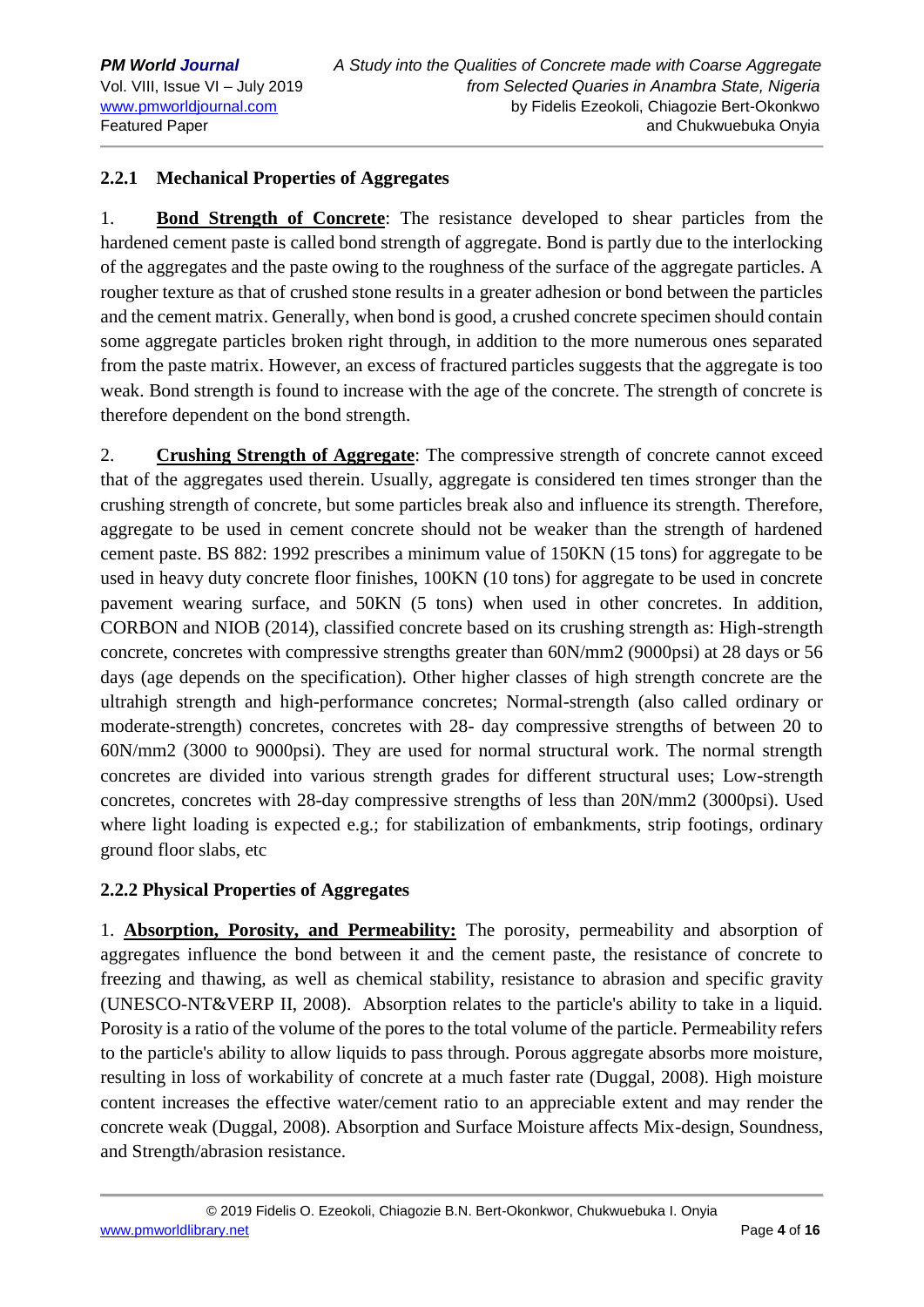2. **Surface Texture and Shape:** Surface texture is the pattern and the relative roughness or smoothness of the aggregate particle. Surface texture plays a big role in developing the bond between an aggregate particle and a cementing material. The shape of the aggregate affects the workability of the concrete. An extremely rough, angular aggregate is less workable and may require more water to be added to the mix to increase its workability, thus reducing strength and producing a more porous concrete (Reed, Schoonees and Salmond, 2008). Also, rough-textured and elongated particles require more cement paste to produce workable concrete mixtures. A rough surface texture gives the cementing material something to grip, producing a stronger bond, and thus creating a stronger hot mix asphalt or Portland cement concrete. Surface texture also affects the workability of hot mix asphalt, the asphalt requirements of hot mix asphalt, and the water requirements of Portland cement concrete.

3. **Strength and Elasticity**: Strength is a measure of the ability of an aggregate particle to stand up to pulling or crushing forces. Elasticity measures the "stretch" in a particle. The strength of the aggregate should be at least equal to that of the concrete (Duggal, 2008). To Anosike (2011) aggregates are considered to be ten times stronger than the crushing strength of concrete, but some particles break also and influence its strength. Rocks commonly used as aggregates have a compressive strength much higher than the usual range of concrete strength (Duggal, 2008). The tests conducted for strength evaluation are crushing test, impact-test and ten per cent fines test (Duggal, 2008). BS 882: 1992 prescribes a minimum value of 150KN (15 tons) for aggregate to be used in heavy duty concrete floor finishes, 100KN (10 tons) for aggregate to be used in concrete pavement wearing surface, and 50KN (5 tons) when used in other concretes.

4. **Density and Specific Gravity**: Density is the weight per unit of volume of a substance. Specific gravity is the ratio of the density of the substance to the density of water. The specific gravity and porosity of aggregates greatly influence the strength and absorption of concrete. Specific gravity of aggregates generally is indicative of its quality. A low specific gravity may indicate high porosity and therefore poor durability and low strength.

5. **Aggregate Voids:** With respect to a mass of aggregate, the terms voids refer to the space between the aggregate particles. Numerically this voids space is the difference between the gross volume of aggregate mass and the space occupied by the particles alone. The voids within an aggregate particle should not be confused with the void system which makes up the space between particles in an aggregate mass. The voids between the particles influence the design of hot mix asphalt or Portland cement concrete and/or strength. To this end, Duggal, (2008) affirms that "if the voids in the concrete are more the strength will be low." The size, shape, grading of aggregate and their surface moisture affect directly the workability and strength of concrete whereas soundness, alkali-aggregate reaction and presence of deleterious substances adversely affect the soundness and durability of concrete. The following tests are conducted to ensure satisfactory performance of aggregate.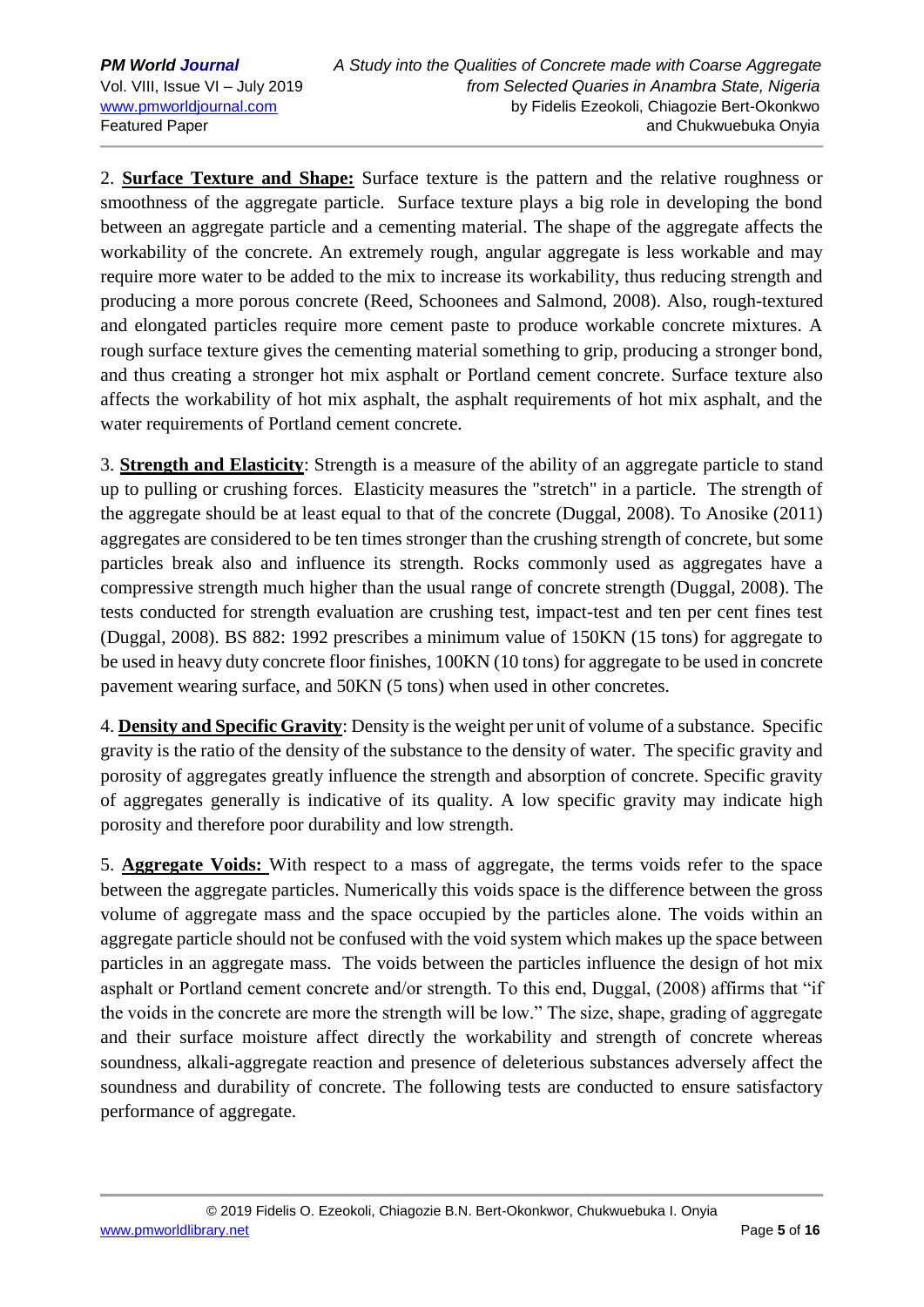# **2.3 Grading of Aggregates**

According to Nawy (2008), during concrete production, aggregates must be graded such that the smaller particles of the fine aggregates fill the voids created by the coarse aggregates thus forming a very dense and compacted mix. The grading of coarse aggregate is of a vital factor in determining the determining the properties of concrete, since it influences to a large extent the degree of pores contained in the hardened concrete (Okereke, 2003). Grading and size of aggregate both affect the amount of water needed to obtain workability. A well-graded aggregate, i.e. one with a range of particle size, improves the workability, as does using the largest possible particle size that can be compacted around and over the reinforcing (Reed, Schoonees & Salmond, 2008).

The process of dividing a sample of aggregate into fractions of same particle size is known as a sieve analysis, and its purpose is to determine the grading or particle size distribution of the aggregate.

A sample of air-dried aggregate is graded by shaking or vibrating a nest of stacked sieves, with the largest sieve at the top, for a specified time so that the material retained on each sieve represents the fraction coarser than the sieve in question but finer than the sieve above. Usually sieve sizes for concrete aggregate are 75.0, 50.0, 37.5, 20.0, 10.0, 5.0, 2.36, 1.18mm and 600, 300 and 150micron (UNESCO-NT&VERP, 2008).

The air-dried sample is placed on a set of specific sieves with largest size on the top. The set of sieves is shakes for 2 minutes. Arrangement of sieve for coarse aggregate is as follows: 40mm, 20mm 16mm l0mm 4.75 mm 2.36 mm (UNESCO-NT&VERP, 2008). Table 1 gives the grading requirement for coarse aggregate

| <b>Percentage Passing</b> |                           |                               |
|---------------------------|---------------------------|-------------------------------|
| Sieve Size                | Grading (37.5mm max.-size | Grading (19.0mm)<br>max.-size |
|                           | Aggregate)                | Aggregate)                    |
| Coarse Aggregate          |                           |                               |
| 50 <sub>mm</sub>          | 100                       |                               |
| 37.5mm                    | 95-100                    | 100                           |
| 25.0 <sub>mm</sub>        | $40 - 80$                 | 95-100                        |
| 19.0mm                    | $20 - 45$                 | 40-80                         |
| $12.5$ mm                 | $0-10$                    | $0 - 15$                      |
| $9.5$ mm                  | $0 - 2$                   | $0 - 2$                       |

**Source: Anosike, (2011)**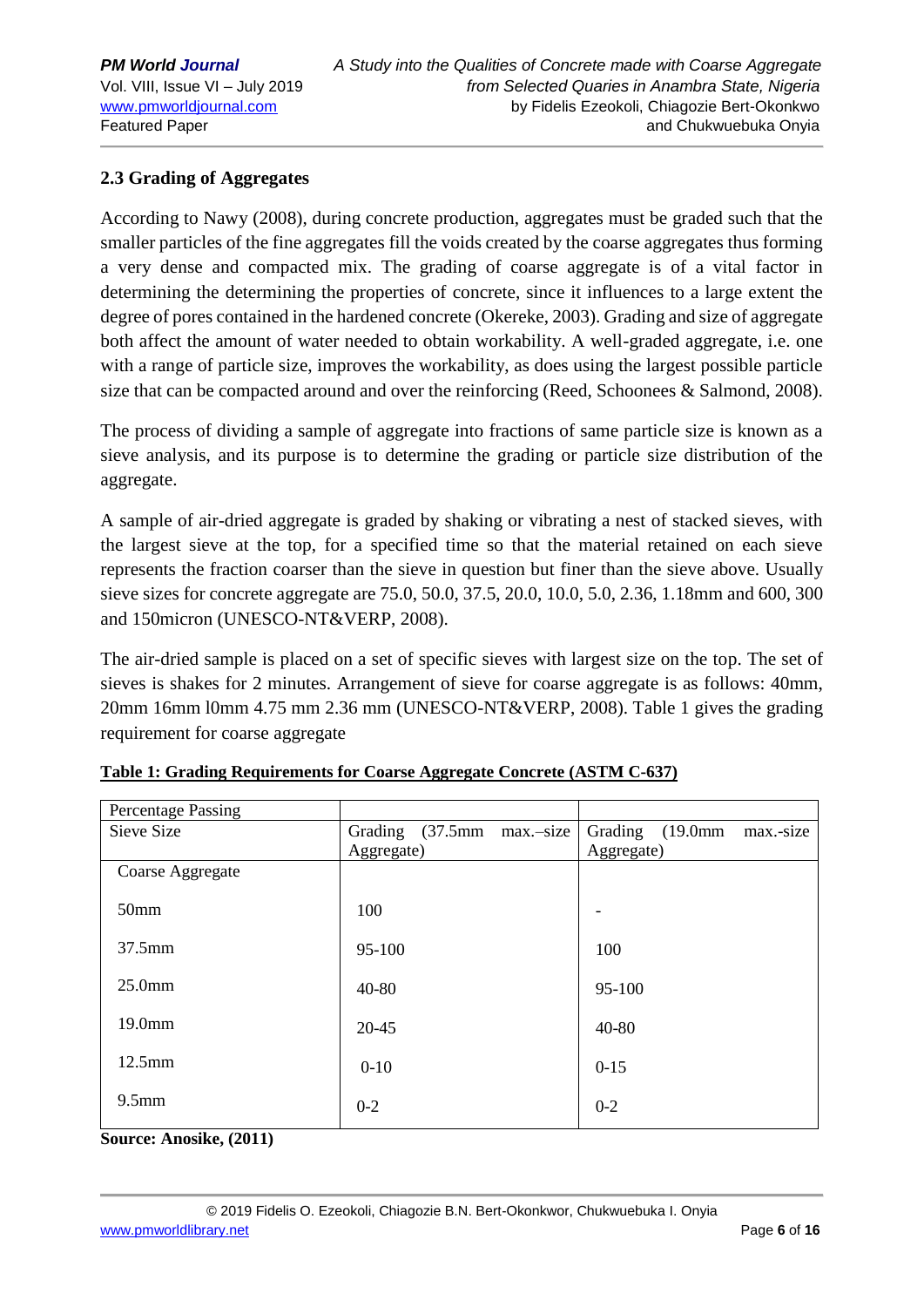# **3.0 RESEARCH METHODOLOGY**

Data for this study were obtained through:

- a. Secondary sources: Secondary data was used to extract relevant data and information from texts, local and foreign journals, dissertations/thesis, technical papers, local and foreign documents on standards, specifications, quality management and control, some selected codes of practice, and the internet.
- b. Primary sources: Primary data involved field survey and laboratory tests of concrete and coarse aggregates samples.

The samples for this study were collected from quarry sites at: Ogbunka (Anambra south senatorial district), Enugwu - ukwu (Anambra central senatorial district), and Aguleri, Nsugbe and Nkwelle Ezunaka (Anambra north senatorial district) respectively. That is, a total of five quarry sites producing coarse aggregates were surveyed in addition to the laboratory experimentations conducted. The study sampled local stones only.

Accordingly, a total of 5 cubes of 150mm x 150mm x 150mm concrete moulds were cast, cured and tested. All the specimens were prepared with washed aggregate samples*.* Cube prepared with Enugwu-ukwu aggregate is referred as Sample A, Aguleri as Sample B, Nsugbe as Sample C, Ogbunka as Sample D and NkwelleEzunaka as Sample E. (see plate 1)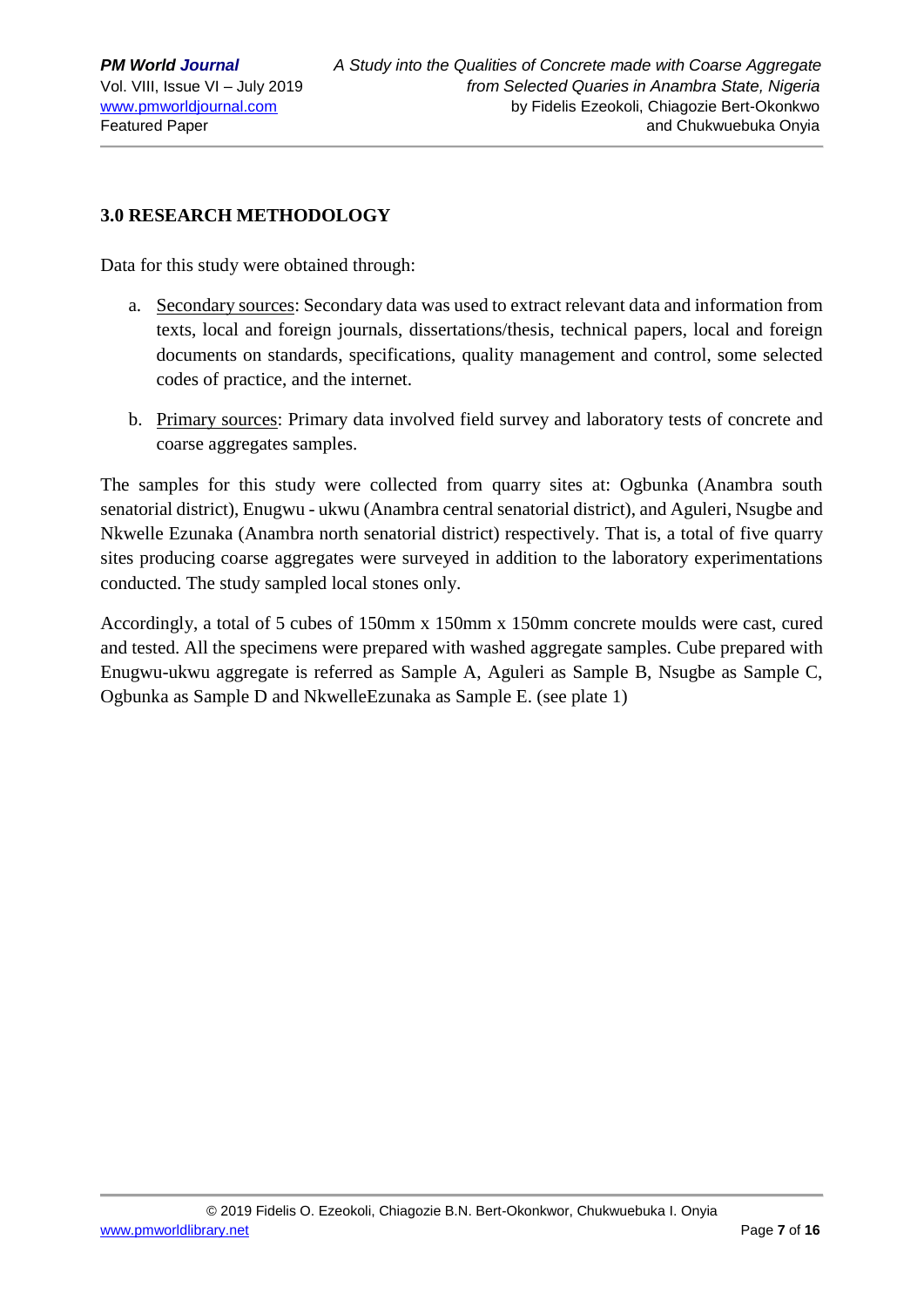

Plate 1: Samples of the coarse aggregate obtained from the different quarry sites in the study area.

### **3.1 Sieve Analysis Coarse Aggregates**

### a) **Apparatus**

- i. Sieves, mounted on suitable frames, designed not to leak. Sieves shall conform to AASHTO M92.
- ii. Mechanical sieve shaker, if used, must provide a vertical or lateral and vertical motion to the sieve, causing the particles thereon to bounce and turn so as to present different orientations to the sieving surface. Sieve shakers must provide sieving thoroughness within a reasonable time.
- iii. Oven, capable of maintaining  $230 \pm 9$ °F (110  $\pm 5$ °C). When tests are performed in the field where ovens are not available, test samples may be dried in suitable containers over open flame or electric hot plates with sufficient stirring to prevent overheating.

**Procedure**: Samples were obtained in the field and reduced to test sizes. Also, wet samples were spread under the sun to dry. A known weight of material, the amount being determined by the largest size of aggregate, is placed upon the top of a group of nested sieves (the top sieve has the largest screen openings and the screen opening sizes decrease with each sieve down to the bottom sieve which has the smallest opening size screen for the type of material specified) and shaken by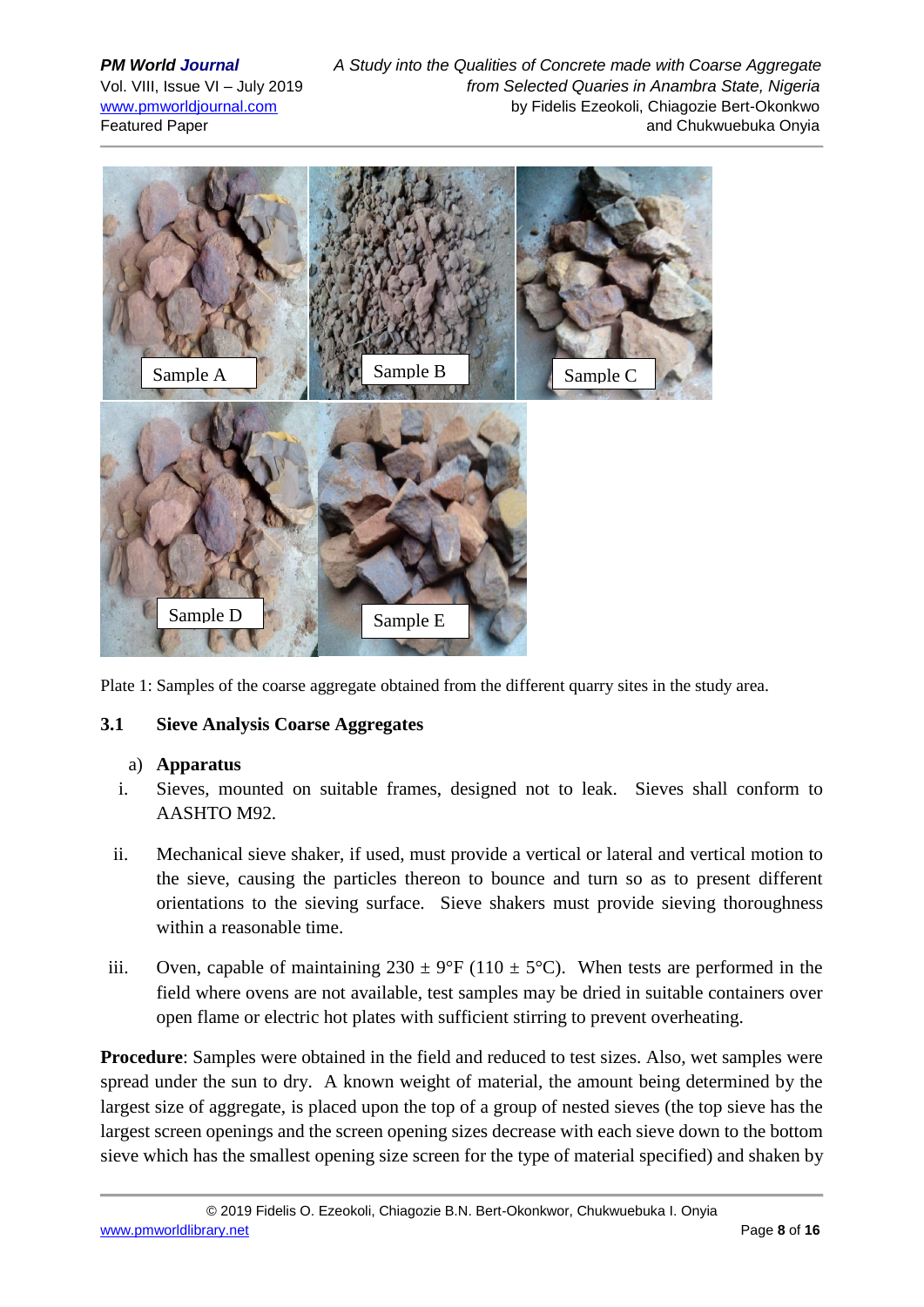mechanical means for a period of time. After shaking the material through the nested sieves, the material retained on each of the sieves is weighed.

### 3.2 COMPRESSION TEST

#### **Apparatus**



**Plate 2: universal testing machine**

i) Compression testing machine conforming to IS: 516 - 1959

**Procedure:** The specimens were prepared using the ratio of 1:3:6. **T**he cubes were stored in water to cure and were tested after 7 days. The bearing surfaces of the compression testing machine was wiped clean and any loose sand or other material removed from the surfaces of the specimen, which would be in contact with the compression platens. The specimen was placed in the machine in such a manner that the load could be applied to the opposite sides of the cubes, not to the top and the bottom. The axis of the specimen was carefully aligned with the centre of thrust of the spherically seated platen. As the spherically seated block was brought to rest on the specimen, the movable portion was rotated gently by hand till a uniform seating was obtained. The load was applied without shock and increased continuously at a rate of approximately 140kg/sq.cm/minute until the resistance of the specimen to the increasing load breaks down and no greater load can be sustained. The maximum load applied to the specimen was recorded and the appearance of the concrete and any unusual features in the type of failure noted.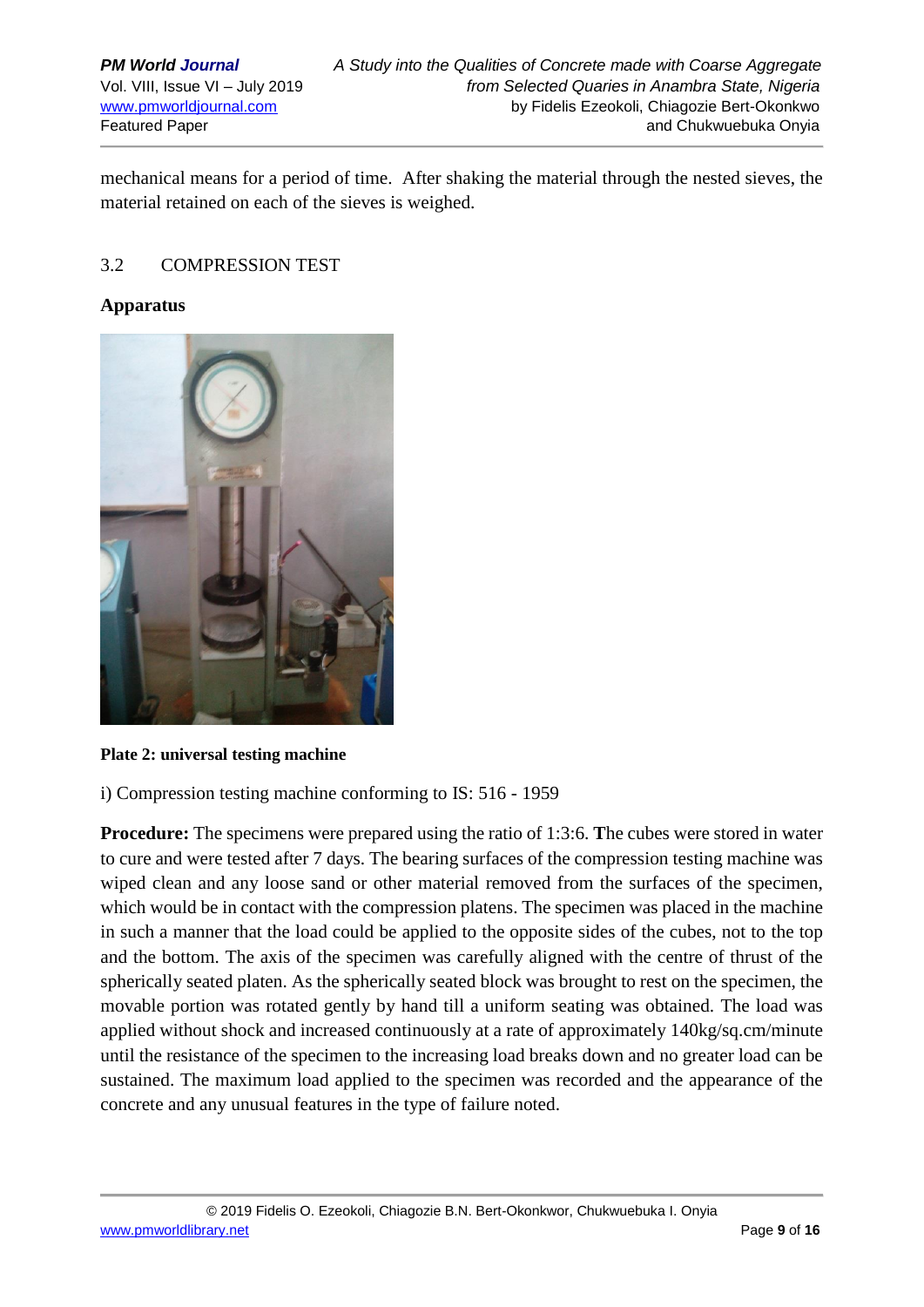**PM World Journal A Study into the Qualities of Concrete made with Coarse Aggregate** Vol. VIII, Issue VI – July 2019 *from Selected Quaries in Anambra State, Nigeria* [www.pmworldjournal.com](http://www.pmworldjournal.com/) by Fidelis Ezeokoli, Chiagozie Bert-Okonkwo Featured Paper and Chukwuebuka Onyia



**Plate 3: preparation of the specimens (concrete cube)**



Plate **4: testing of the specimen**



**Plate 5: specimens after crushing**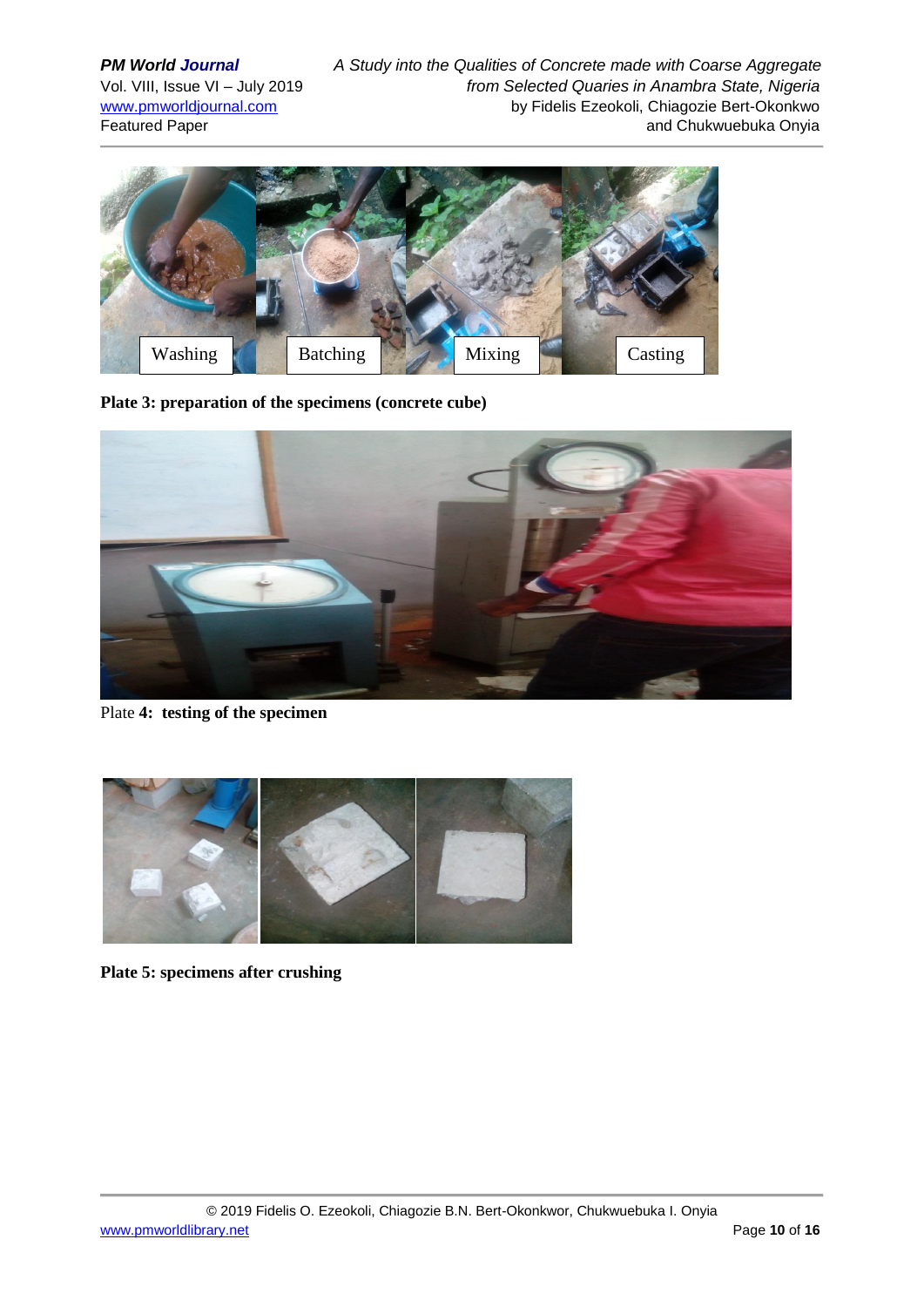### 3.3 WORKABILITY TEST (SLUMP)

#### **Apparatus**



#### **Plate 6: slump cone**

- i) Slump cone
- ii) Tamping rod

**Procedure:** The internal surface of the mould was thoroughly cleaned and applied with a light coat of oil. The mould was placed on a smooth, horizontal, rigid and non- absorbent surface. The mould was then filled in four layers with freshly mixed concrete, each approximately to one-fourth of the height of the mould. Each layer was tamped 25 times by the rounded end of the tamping rod (strokes are distributed evenly over the cross- section). After the top layer is rodded, the concrete was struck off the level with a trowel. The mould was removed from the concrete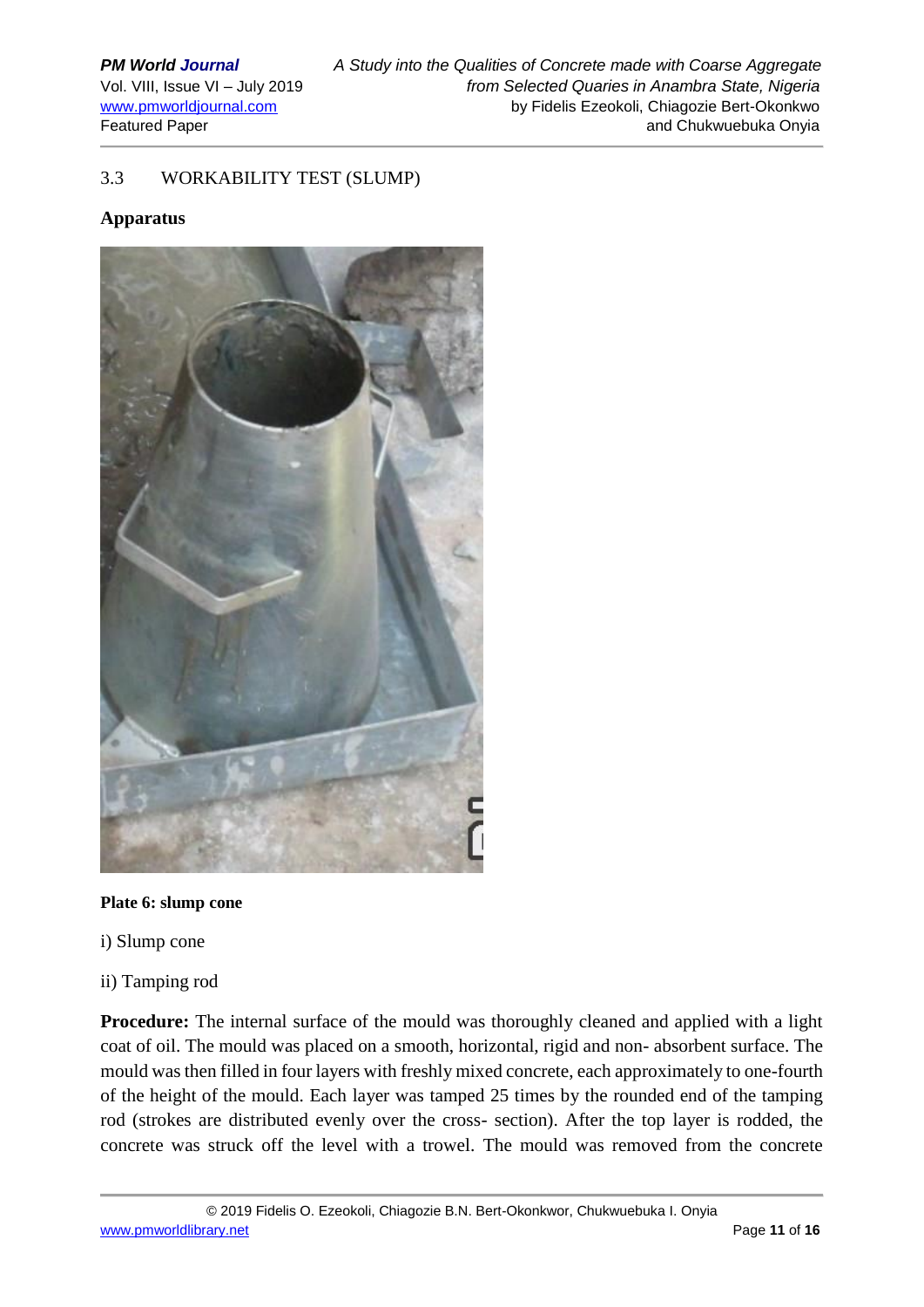immediately by raising it slowly in the vertical direction. The difference in level between the height of the mould and that of the highest point of the subsided concrete was measured. This difference in height in mm is the slump of the concrete.

# **4.0 RESULTS & DISCUSSION**

| Sample<br>NO | Concrete<br>Mix Ratio | Cube<br>Weight.<br>(Kg) | Slump<br>Value<br>(mm) | Curing<br>Period<br>(Days) | Crushing<br>Value<br>(KN) | Compressive<br>Strength<br>(N/mm 2) |
|--------------|-----------------------|-------------------------|------------------------|----------------------------|---------------------------|-------------------------------------|
| A            | 1:3:6                 | 7.3                     | 38                     | 7                          | 540                       | 24                                  |
| B            | 1:3:6                 | 7.3                     | 39                     | 7                          | 580                       | 25.77                               |
| C            | 1:3:6                 | 7.2                     | 21.5                   | 7                          | 450                       | 20                                  |
| D            | 1:3:6                 | 7.1                     | 40                     | 7                          | 660                       | 29.33                               |
| E            | 1:3:6                 | 6.8                     | 41                     | 7                          | 522.675                   | 23.23                               |

Table 2: Compressive Strength & Slumps test Results

**Source: Field Survey (2018)**

The result in table 2 result indicate that the compressive strength of sample A, B, C, D, and E are  $24N/mm^2$ , 19.5N/mm<sup>2</sup>, 25.77N/mm<sup>2</sup>, 20N/mm<sup>2</sup>, 29.33N/mm<sup>2</sup> and 27.59N/mm<sup>2</sup> respectively. Also, the result the slump value from table 2 ranges from  $20 - 30$  for all the samples. In furtherance, the result in table 2 indicate that sample D yielded a higher compressive strength while sample D yielded the lowest slump values. That's sample C performed best in compressive strength with sample C for the slump.

The concrete cube compressive strength can be as high as 150N/mm2 (strength still raising due to the use of better materials procedures and technologies), but the minimum strength required for ordinary reinforced concrete is about  $21$ N/mm<sup>2</sup> (CORBON & NIOB, 2014). Based on this, it could be deduced at  $7<sup>th</sup>$  day all the samples excluding that of C have attained the needed minimum strength.

Furthermore NIOB, (2015) stated that when compressive strength of concrete at  $28<sup>th</sup>$  day is above 60N/mm<sup>2</sup> , 20-60N/mm<sup>2</sup> and below 20N/mm<sup>2</sup> is regarded as High, normal and low strength respectively. Considering the compressive value of the samples in table 2, it was discovered that none of the value is below 20N/mm<sup>2</sup>. Therefore, none of them belong to lower classification of concrete at 7<sup>th</sup> day.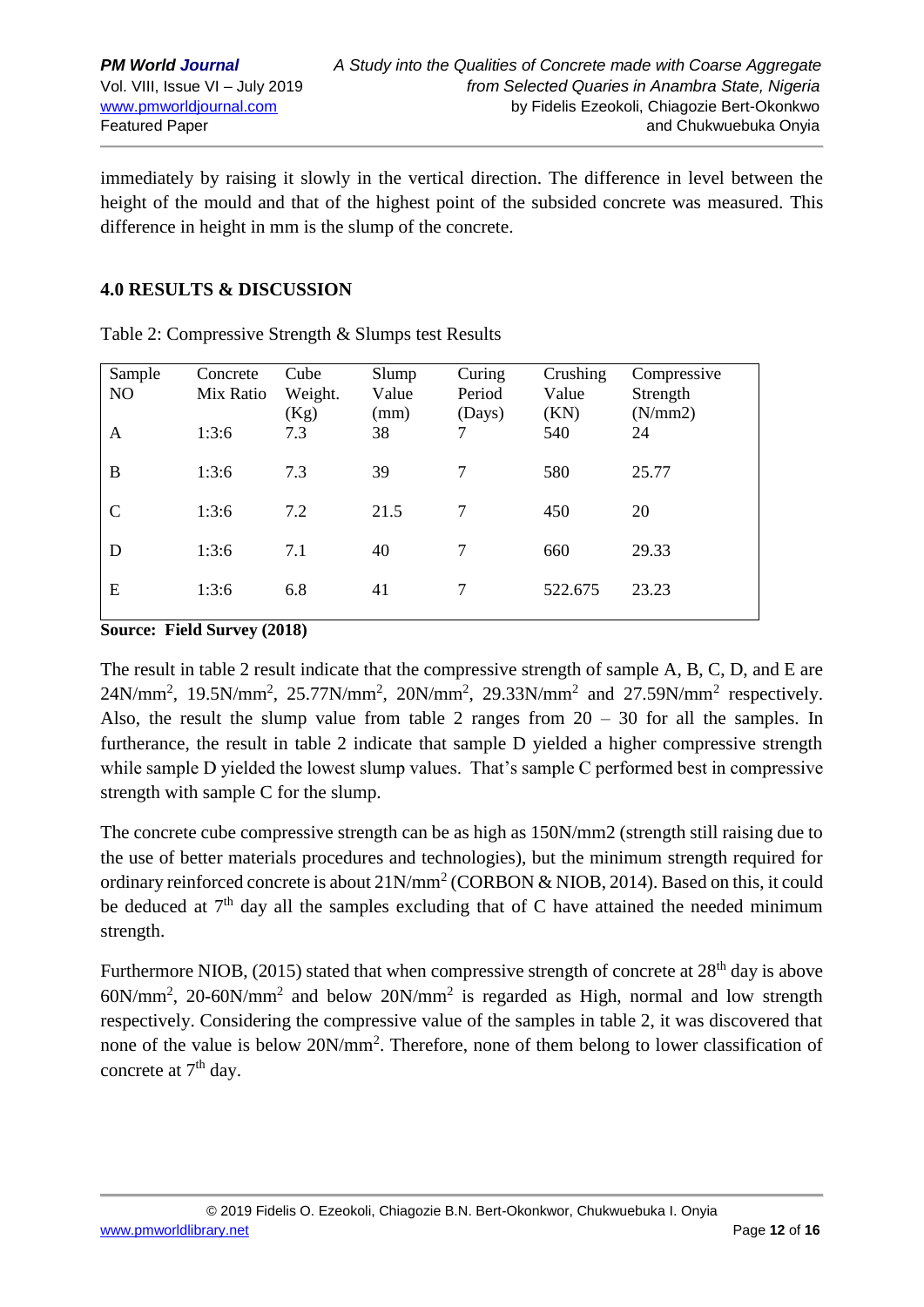| Set<br>of<br>Sieve<br>Dia. | Weight Retained |       |             |     |             | Percentage Retained (%) |      |             |       | Percentage cumulative (%) |      |      |              | Percentage Passing (%) |      |      |      |              |       |             |
|----------------------------|-----------------|-------|-------------|-----|-------------|-------------------------|------|-------------|-------|---------------------------|------|------|--------------|------------------------|------|------|------|--------------|-------|-------------|
| (mm)                       | A               | B     | $\mathbf C$ | D   | $\mathbf E$ | $\mathbf{A}$            | B    | $\mathbf C$ | D     | $\mathbf E$               | A    | B    | $\mathsf{C}$ | D                      | E    | A    | B    | $\mathsf{C}$ | D     | $\mathbf E$ |
| 38.10                      |                 |       |             |     |             |                         |      |             |       |                           |      |      |              |                        |      |      |      |              |       |             |
| 31.75                      |                 |       |             |     |             |                         |      |             |       |                           |      |      |              |                        |      |      |      |              |       |             |
| 25.40                      |                 |       |             |     |             |                         |      |             |       |                           |      |      |              |                        |      | 100  | 100  | 100          | 100   | 100         |
| 19.05                      | 481.8           | 437.2 | 288.0       | 162 | 254.6       | 35.7                    | 34.5 | 16.4        | 12.62 | 16.0                      | 35.7 | 34.5 | 16.4         | 16.2                   | 16.0 | 64.3 | 65.5 | 83.6         | 87.38 | 84.0        |
| 12.70                      | 636.6           | 637.2 | 1440.8      | 972 | 1289.6      | 47.1                    | 50.3 | 81.8        | 75.71 | 81.2                      | 82.8 | 84.8 | 98.2         | 97.9                   | 97.2 | 17.3 | 15.2 | 1.8          | 11.67 | 2.8         |
| 9.52                       | 225.8           | 186.7 | 10.6        | 150 | 14.4        | 16.7                    | 14.7 | 0.6         | 11.68 | 0.9                       | 99.5 | 99.5 | 98.8         | 98.2                   | 98.1 | 0.5  | 0.5  | 1.2          | 0.14  | 1.9         |
| 4.75                       |                 |       |             |     |             |                         |      |             |       |                           |      |      |              |                        |      |      |      |              |       |             |
| 2.36                       |                 |       |             |     |             |                         |      |             |       |                           |      |      |              |                        |      |      |      |              |       |             |
| 1.18                       |                 |       |             |     |             |                         |      |             |       |                           |      |      |              |                        |      |      |      |              |       |             |
| 0.6                        |                 |       |             |     |             |                         |      |             |       |                           |      |      |              |                        |      |      |      |              |       |             |

# **Table 3: Sieve Analysis Results**

### **Source: Field Survey (2018)**

From the result obtained in Table 3, the percentage passing for a single sized aggregate for nominal size of 20mm fall within 85-100 for sample C, D, and E while sample A and B falls below 80%. For 25.40mm and 12.70mm sieve, all the samples recorded 100% and below 20% respectively and the value also drop for sieve diameter of 9.52mm. Comparing this result to NIOB (2014) observation on grading requirement of coarse aggregate that is "grading requirements for coarse aggregate concrete for 37.5mm max and 19mm min should consist 95-100% and 40-80% passing through 37.5mm sieve and 19.5mm sieve respectively" indicates that all the samples falls within the required percentages of 95-100% for 37.5mm sieve and only sample A and B falls with the required value of 40-80% of 19.5mm sieve.

Based on the results in table 3, the research observed that in all quarry sites visited the gradation of the aggregate were done manually. Use of child labour is prevalent in the entire quarry sites and finally roads leading to this quarry are not tarred.

### **5.0 CONCLUSION & RECOMMENDATIONS**

Anambra state is blessed with the large presences of stones in the northern part of the state. Thus, lot of quarry sites are found in there compared to south and central parts of the state. Extraction and processing of the coarse aggregate in the quarry sites within the study area were done manually. Most of the roads leading to this quarry were not tarred making transportation of the aggregates difficult during rainy season. Also, all the aggregates were discovered to be coated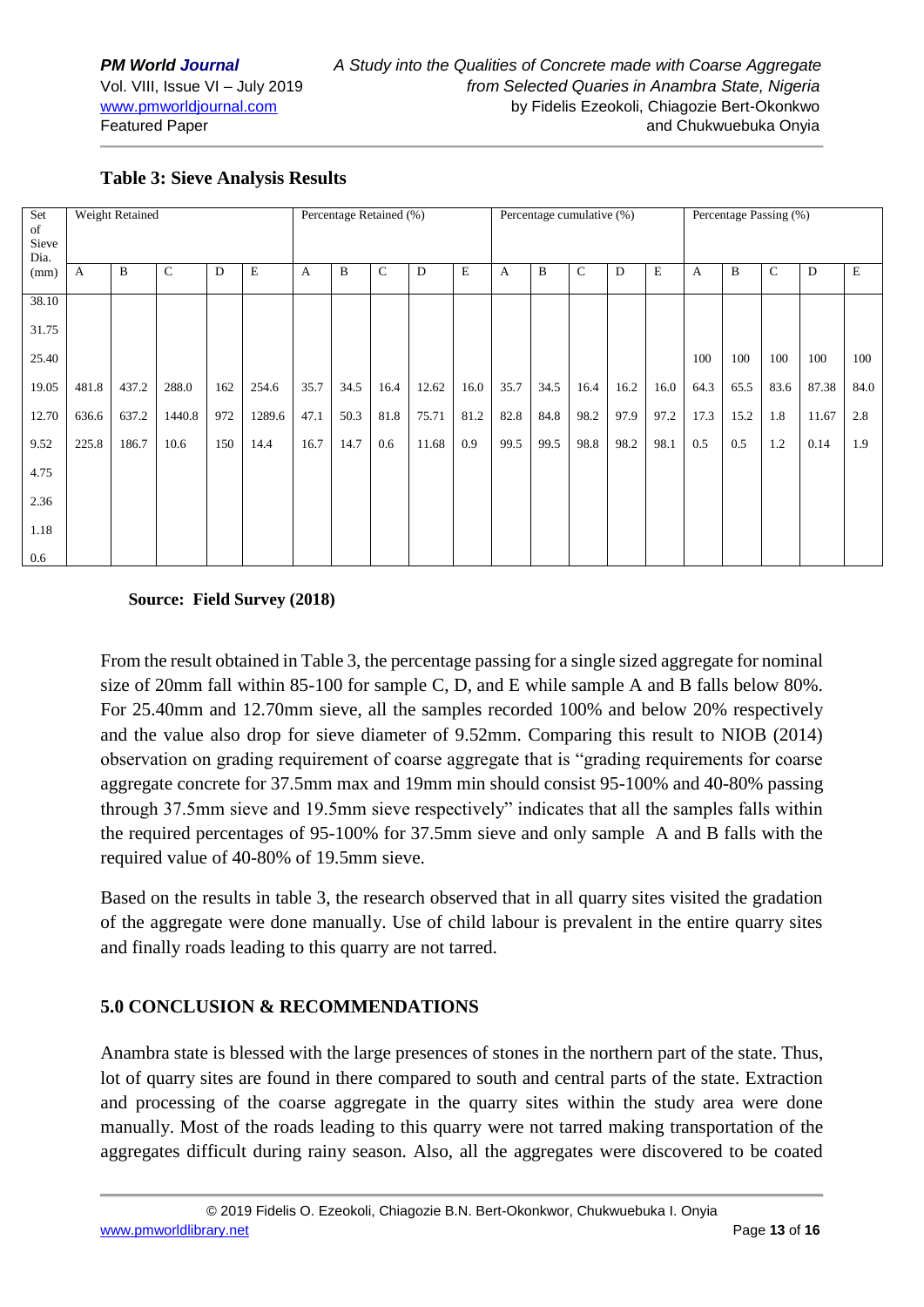with debris and needed to be washed before utilisation but it's rarely done at most sites. From the findings of this research the following conclusions and recommendations were drawn:

- 1. Except the concrete made with the Nsugbe samples other achieved the minimum compressive strength of concrete (i.e. 21N/mm2) within 7 days.
- 2. The crushing strengths/compressive strength attained by the samples fall within the normal/acceptable/minimum strength of concrete (20-60N/mm2) within 7 days of age.
- 3. The sample prepare with Ogbunka stone yielded best compressive strength.
- 4. Local stone if properly graded can compete favourably with granite chipping in term of strength and other properties such as workability etc.
- 5. Since the stones were processed manually, use of machine will improve the gradation drastically
- 6. Aggregate should be properly washed before using since most of them coated with impurities and other clayey substances and muds which may interfere with the process of bonding

# **REFERENCES**

- Aker D.J. (2000), Building Materials. In Merritt F.S. (Deceased) Ricketts J.T. (Eds.), Building Design and Construction Handbook ( $6<sup>th</sup>ed$ ); pp. (4.1-4.105), New York, McGraw-Hill
- Anosike N.M. (2011), Parameters for Good Site Concrete Production Management Practice in Nigeria, (Doctoral thesis), Covenant University, Ota, Nigeria
- Bert-Okonkwor C.B.N (2012), Comparative Analysis of Concrete Made from Different Brands Of Cement, (M.Sc Thesis), Building Department, Nnamdi Azikiwe University, Awka.
- Council of Registered Builders of Nigeria (CORBON) and Nigeria Institute of Building (NIOB), (2014), Improving the Core Practice Area for Builders IV, 7<sup>th</sup> MCPDP held at Abuja, Port-harcourt, Gasau and Lagos,  $20^{th} - 23^{rd}$  2014.
- Duggal S.K. (2008), Building Materials ( $3<sup>rd</sup>$ edn), New Delhi, New Age International (P) Limited, Publishers
- Ezeokonkwo, J.U. (2014), Assessment Of Quality Control Of Concrete Production Works In The Hot and Warm Humid Zones Of South East Nigeria, (Doctoral Thesis), Building Department, Nnamdi Azikiwe University, Awka.
- Ezeokonkwo, J.U., Okolie K.C., and Ogunoh P.E (2015), Assessment of Qualities of Coarse Aggregates used in Concrete Production in Anambra State. *Journal of Scientific and Engineering Research.* 2(2): 40-51
- McGinley, T.J., and Choo, B.S. (2003), Reinforced Concrete: Design Theory and Examples (3rd edition) Newyork, USA. CRC Press Limited.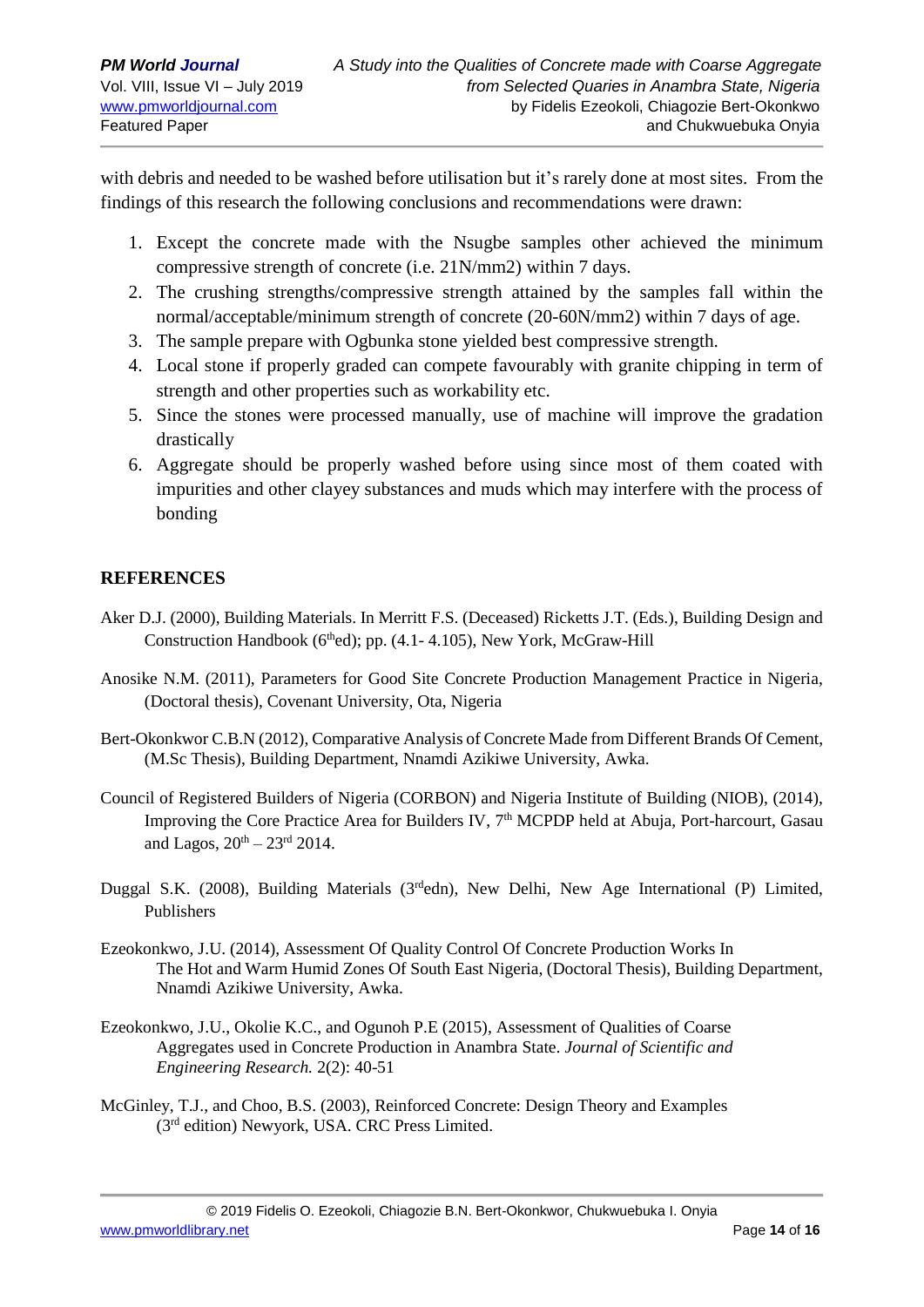Nawy, G.E. (2008). Concrete Construction Engineering Handbook. 2nd edition. Newyork,

USA. CRC Press Limited.

- Okereke, P. A. (2003), Construction Materials Testing and Quality Control in Tropical Climate. Owerri, Nigeria. Crown Publisher Limited.
- Quironga, P. N. and Fowler D.W. (2003), The Effects of Aggregate Characteristics on the Performance of Portland Cement Concrete, The University of Texas Austin, Texas, USA.
- Reed, P., Schoonees K. and Salmond J. (2008), Historic concrete structures in New Zealand; Overview, maintenance and management, New Zealand, Science & Technical Publishing
- UNESCO-Nigeria Technical & Vocational Education Revitalisation Project-Phase II (2008), Science and Properties of Materials, National Diploma in Civil Engineering Technology.

# About the Authors



**Dr. Fidelis O. Ezeokoli**

Awka, Anambra State, Nigeria

**Dr. Fidelis O. Ezeokoli** is a Lecturer in the Department of Building, Nnamdi Azikiwe University with vast experience in building construction and management. He has successfully delivered a number of building projects to time, desired quality and within the client's budget. He holds a B.Sc., M.Sc. PhD degrees in Building, Construction Management and Construction Management respectively from Nnamdi Azikiwe University, Awka. His research interests are in flood resilient buildings, building materials; construction management; ICT in construction and project management. He is a member of the Nigerian Institute of Building (MNIOB). You can reach him on [okeyezeokoli@gmail.com](mailto:okeyezeokoli@gmail.com) or [okeyezeokoli@unizik.edu.ng](mailto:okeyezeokoli@unizik.edu.ng)